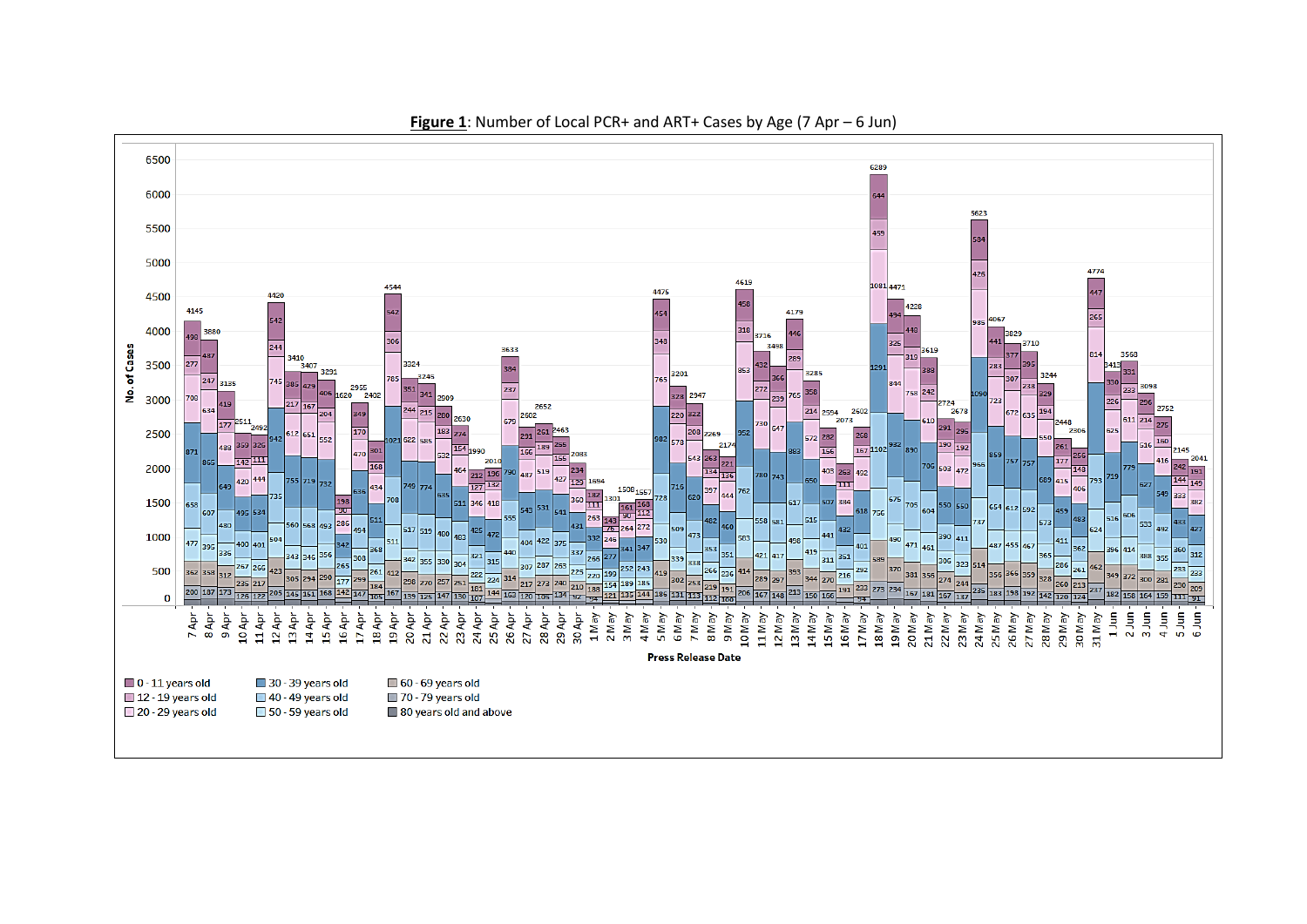

**Figure 2**: Active PCR+ and ART+ Cases in ICU, Requiring Oxygen Supplementation or Hospitalised<sup>1</sup> (7 Apr – 6 Jun)

<sup>1</sup> Non-fully vaccinated status includes persons who are partially vaccinated and completely unvaccinated.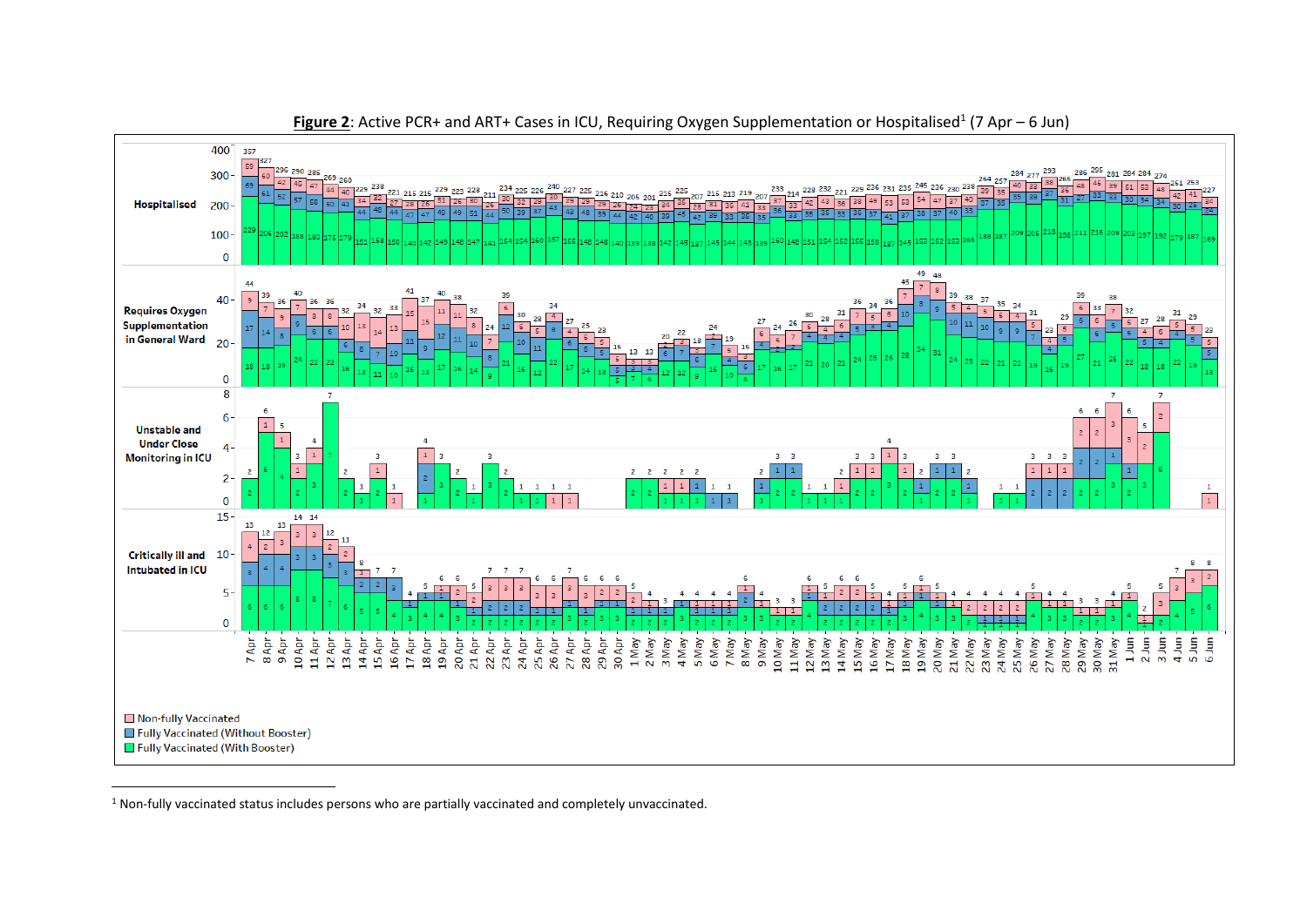**Figure 3**: 7-Day Moving Average of Number of Active PCR+ and ART+ Cases between 60 – 69, and 70 years old and Above that are Critically ill and Intubated in ICU, per 100,000 Population by Vaccination Status (7 Apr – 6 Jun)

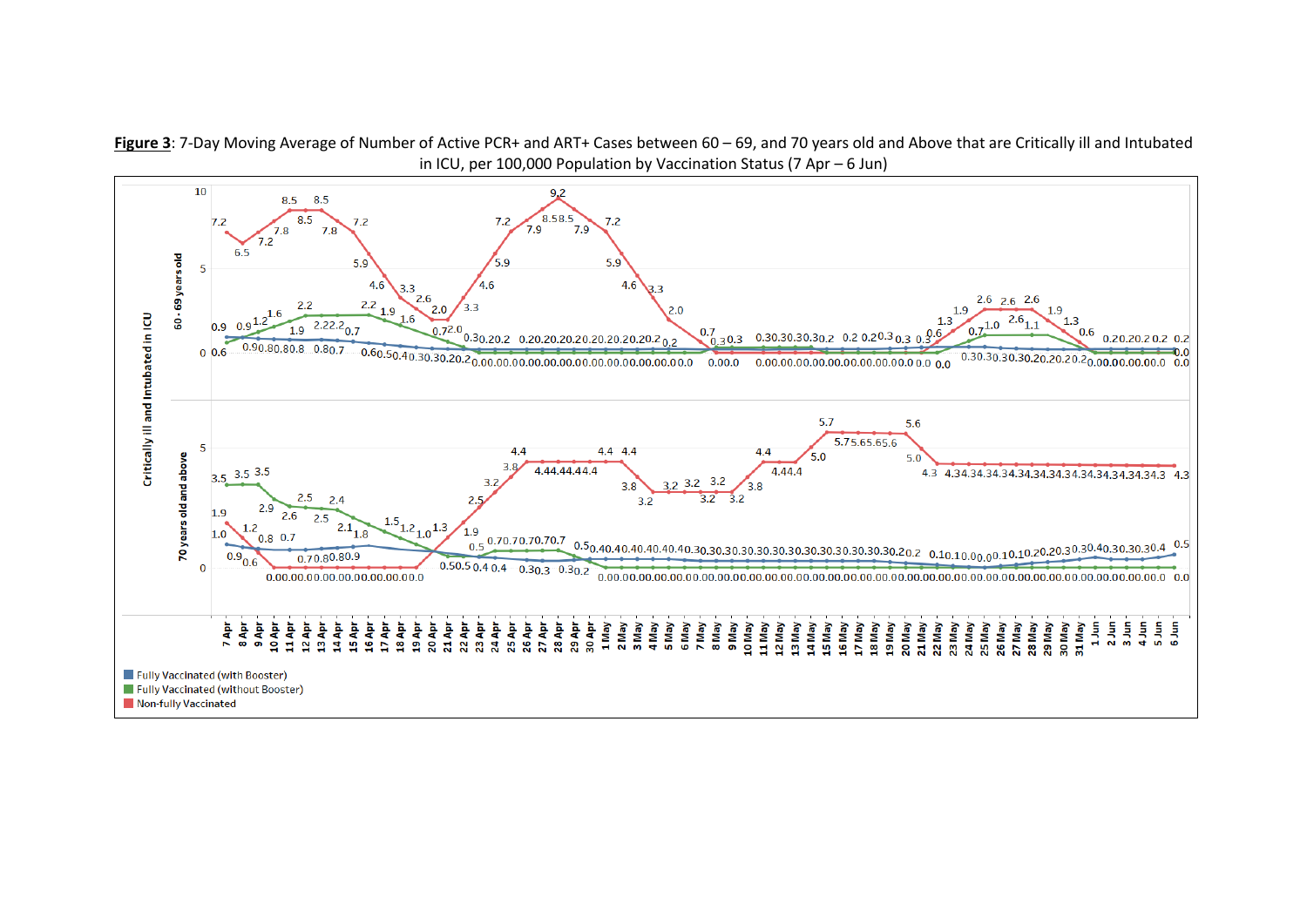

**Figure 4**: 7-Day Moving Average of Number of Deaths Among PCR+ and ART+ Cases between 60 – 69, and 70 years old and Above, per 100,000 Population by Vaccination Status (7 Apr – 6 Jun)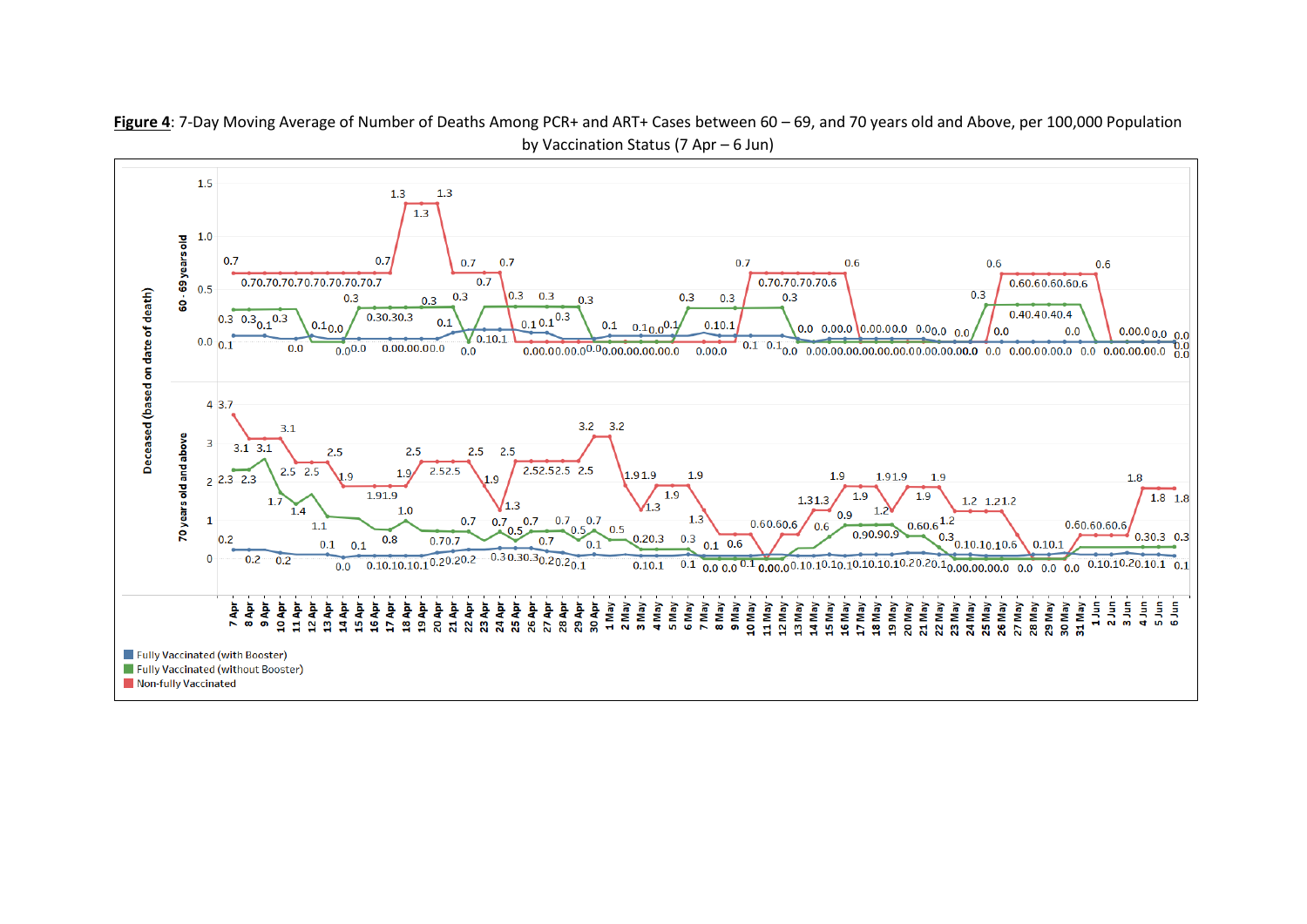

**Figure 5**: General Wards O2 + ICU (Intubated + Close Monitoring), Number of PCR+ and ART+ Cases and Week-on-Week Ratio of PCR+ and ART+ Cases (7 Apr – 6 Jun)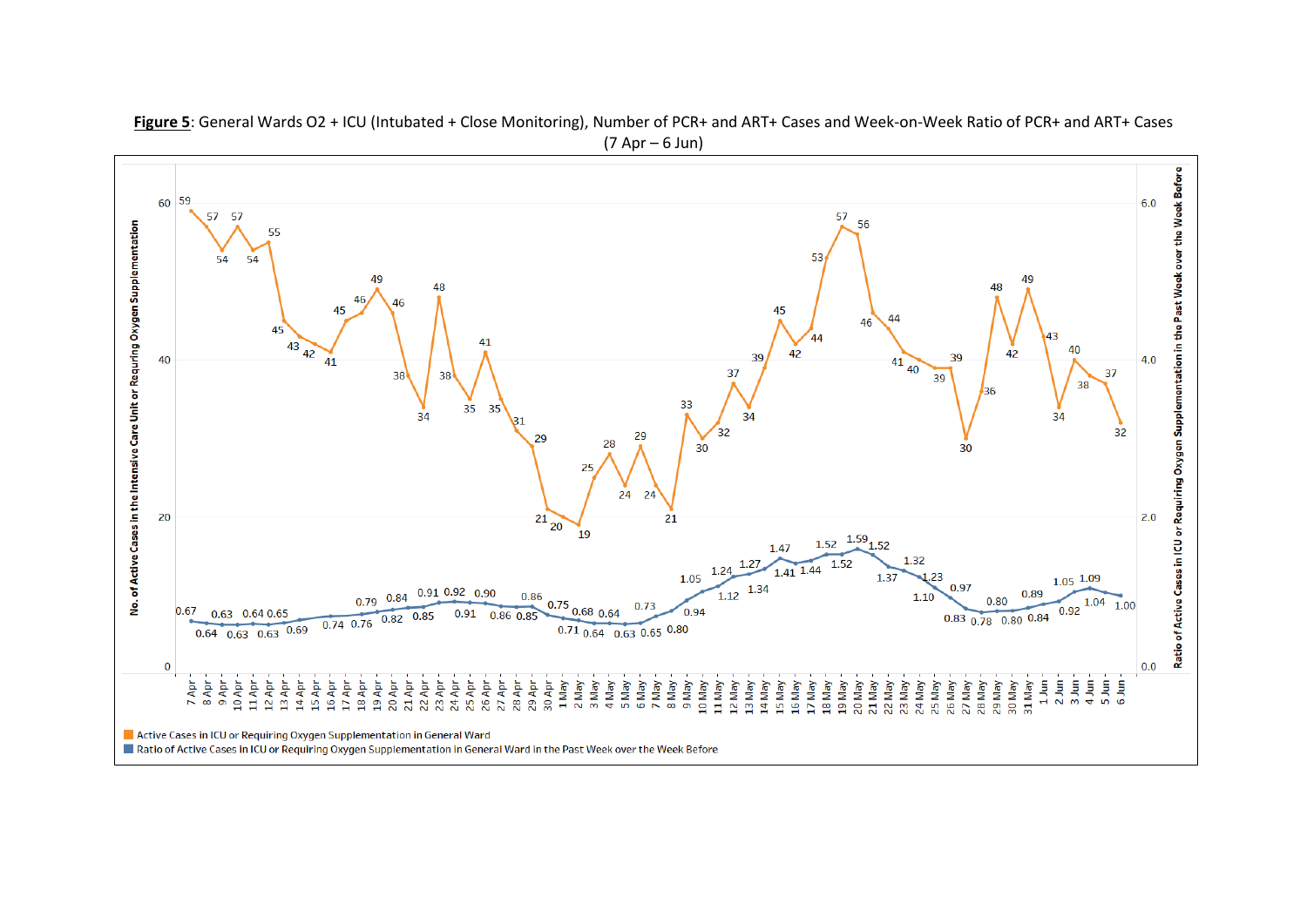

**Figure 6**: ICU (Intubated + Close Monitoring), Number of PCR+ and ART+ Cases and Week-on-Week Ratio of PCR+ and ART+ Cases (7 Apr – 6 Jun)